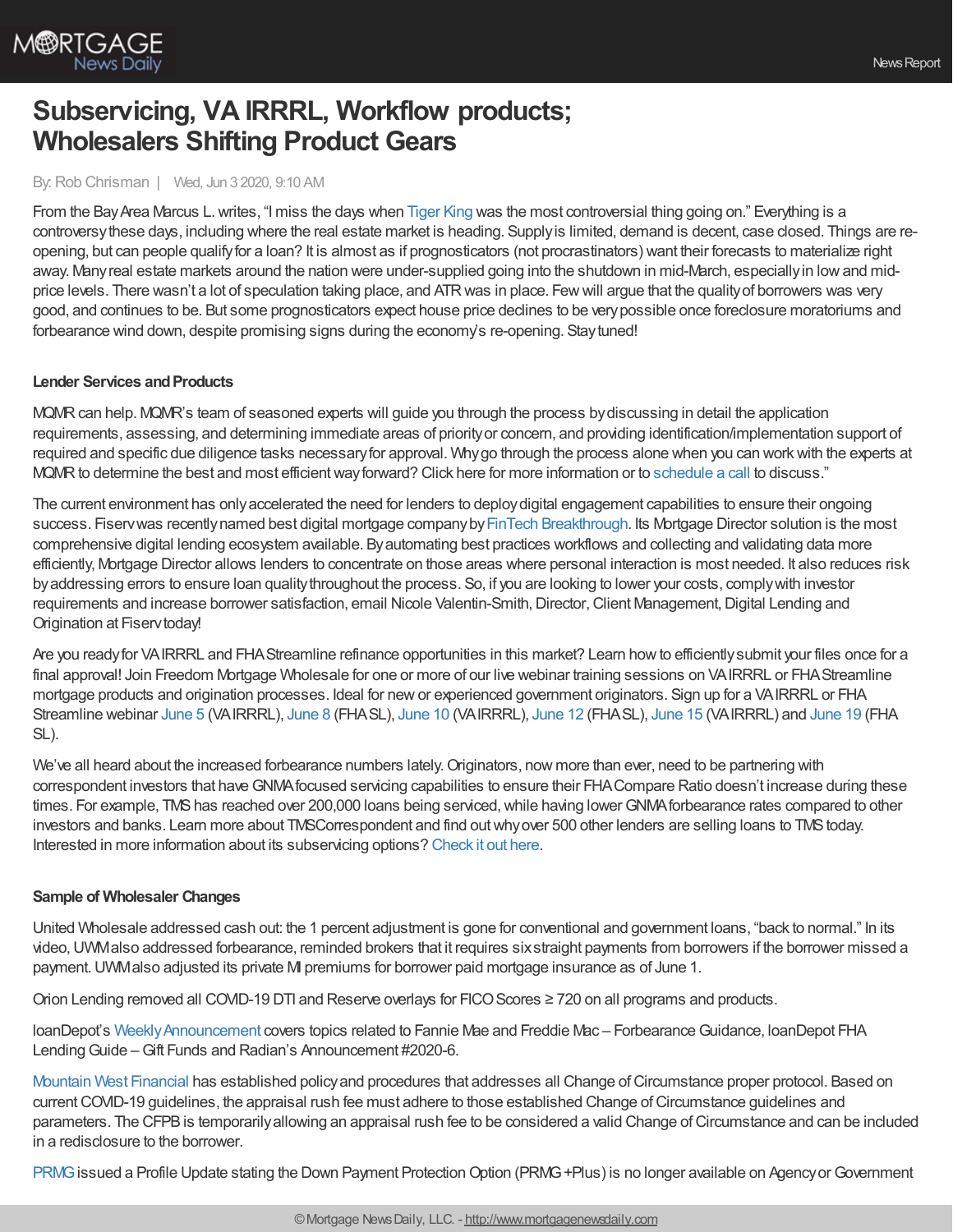## **M®RTGAGE News Daily**

#### Products.

NEWFI [Wholesale](https://newfiwholesale.com/wholesale-loan-programs-2/) offers a range of products which include: CASH-OUT, NON-QM, JUMBO, PIGGYBACK, CONV, FHA and VA Loan options in multiple states including AZ, CA, CO, FL, IL, MD, MI, NJ, OH, OR, PA, UT and WA.

Land Home [Financial](https://wholesale.lhfs.com/) Services offers Digital Closings. Faster Closings providing eClosings that can be signed and notarized anywhere, anytime. And Automates Funding Authorization for Quicker Funding Turnaround. Enables reduced costs and Enhanced Securities which includes

Documents RESPASection 9 Compliance. Also, eClosings allows borrowers to get all closing documents in advance of closing to create a better consumer experience.

Plaza Home [Mortgage](https://www.plazahomemortgage.com/becomeabroker/) offers a COVID-19 Temporary Credit Policy Document, which is continuously updated with the latest changes to its credit guidelines. To access the most current version of the document, simplygo to the Resource Center, expand the UWGuidelines folder on the left-hand side of the screen, and selectCOVID-19 TemporaryCredit Policy.

[Caliber](https://www.caliberhomeloans.com/loans-and-programs/) Home Loans announced itwill no longer accept locks for loans originated under the Conventional Doctor/Physician Loan Fixed and ARM program. Loans with a Commitment Confirmation dated on or before May 5, 2020 will remain eligible for purchase by Caliber. The Conventional Doctor/Physician Loan Fixed and ARMProgram Summarywill remain in AllRegs until the pipeline is cleared.

### **Capital Markets**

The deluge of debt hitting the fixed-income markets (from our TreasuryDepartment, municipalities, and corporations) done much to drive down prices and thus drive up rates. Very interesting, as it indicates tremendous demand for high quality debt. (For example, Costco recentlysold some 10-year notes yielding 1.62 percent!) **Just knowingthat the Fedcoulddosomethingis almost the same as the Fed** actually doing it.

April's data confirmed what we all knew: that consumer spending fell dramatically as job cuts deepened. Personal income and spending numbers moved in opposite directions as the former increased 10.5 percent due to stimulus checks and supplemental unemployment insurance benefits while the later fell 13.2 percent. As a result, the personal savings rate jumped from 12.7 percent in March to 33.0 percent in April as households prepared for worsening conditions. Shipments of durable goods fell 17.7 percent and neworders dropped 17.2 percent with the majority of categories experiencing declines. New claims for unemployment remained historically high at 2.1 million for the week ending May23, however theycontinue to trend down as backlogs are cleared. **Mortgages remaina bright side inthe datawith purchase applications increasing8.6 percent for theweek** ending May, buoyed bya small uptick in newhome sales in April and low interest rates.

Despite the record breaking negative economic data recentlyreleased from April the Mayconsumer confidence rose in Maypausing the downward slide that began in March. Make no mistake; consumers remained concerned about the current economic outlook as their assessment of business and labor market conditions declined to a seven-year low.Unemployment claims are trending in the right direction and continuing claims fell 3.9 million for the week ending May 16; the first decline since the beginning of the pandemic. Other data released last week continues to shine light on just how bad things were in April. Durable goods orders fell 17.2 percent despite a mere 0.3 percent decline in computers & electronics as employers shifted staff to work from home. The second estimate of Q1 GDP was revised from -4.8 percent to -5.0 percent due to a larger decline in inventories and the most recent data still suggest a larger and potentiallyhistoric decline for the second quarter.

Treasury yields and MBS prices largely ignored the continued protesting/riots, or demonstrations/violence/gatherings (use whatever word you like), pulling back slightly(usuallyindicative of good news) on the prospect of bolstered economic benefits as lockdowns ease. With no domestic economic data of note, the most in the wayof meaningful news for mortgage rates **was a press conference fromFedChair Powell, duringwhichhe hintedat evenlower mortgage rates inthe future.** Additionally, he expressed worryabout the possibilityof a second round of infections,which he said could bring a longer and more feeble recovery.

It's a whole new day for market movement. Mortgage applications decreased 3.9 percent from one week earlier, according to data from the Mortgage Bankers Association's (MBA) WeeklyMortgage Applications Surveyfor the week ending May29, 2020. This week's results included an adjustment for the Memorial Dayholiday. **We've alsohadMayADPemployment (down"only" 2.76 million– is theworst behindus?)**. Later this morning brings the final Mayreading for Markit Services PMI, ISMNonmanufacturing PMI for May, and April factory orders. The Desk of the NYFed will conduct two FedTrade purchase operations totaling up to \$4.47 billion starting with up to \$1.5 billion GNII 2.5 percent and 3 percent followed byup to \$2.97 billion UMBS30 2 percent through 3 percent. We begin the daywith AgencyMBS prices worse/down a tick or two and the 10-year yielding .71 after closing yesterdayat 0.68 percent after the better-than-expected ADP